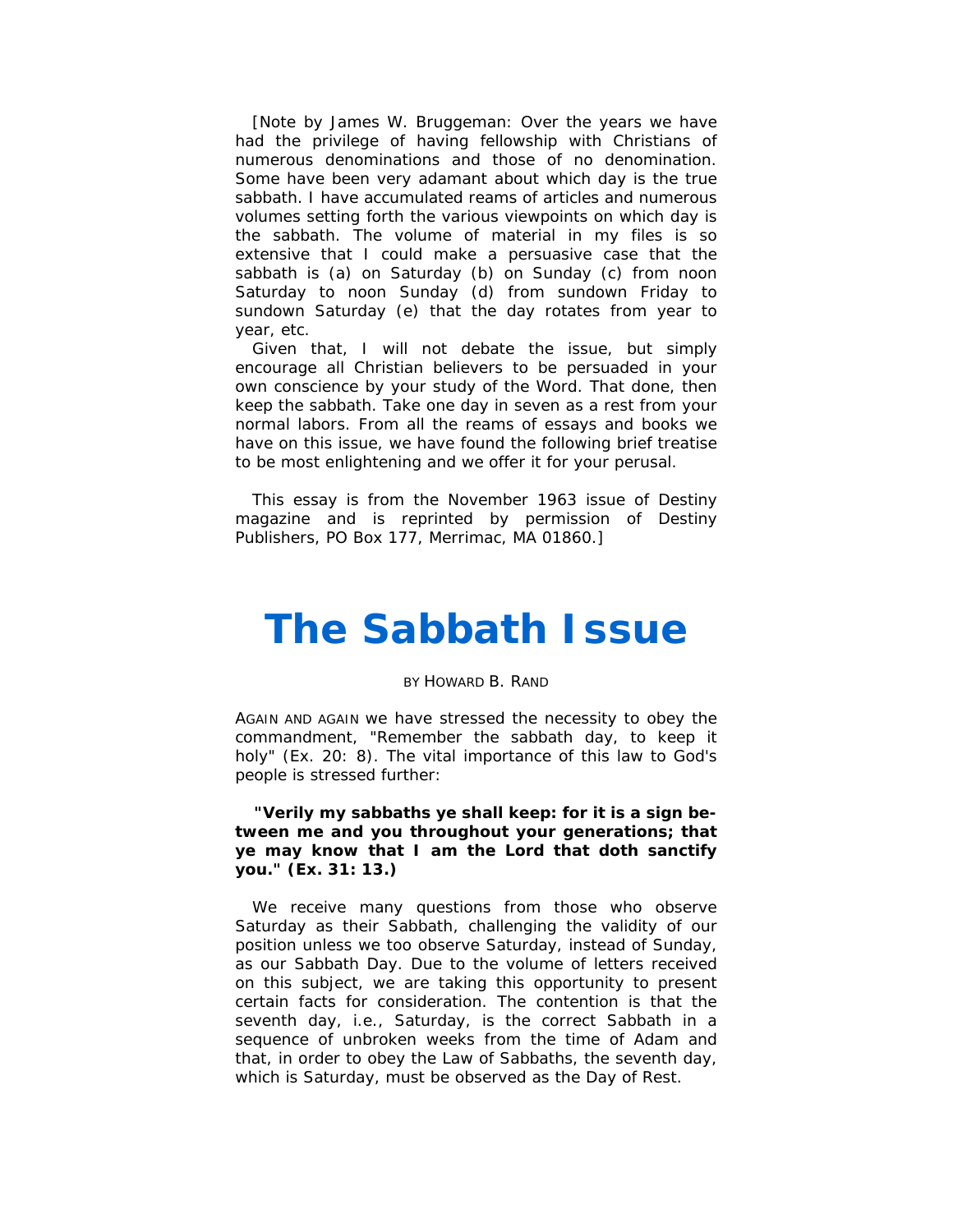If it were possible to pinpoint the place on earth where the order of the weeks was first instituted by man, and remain at that location, barring any other complications, the sequence of the weeks, with its seventh-day Sabbath, could be observed. Because, however, the moment one moves west or east of a given locality, he will increasingly move out of step with the orderly observance of the original one day in seven, it has become necessary to keep the spirit of the law since it is now absolutely impossible for all Christians in all localities to keep the letter of the law; that is, observe the very same seventh day regardless of where one lives on the face of this globe. Nevertheless, every Christian, regardless of where he lives, can observe the law that states we shall labor six days and rest on the seventh.

Until the following problems are satisfactorily resolved, we contend that all who observe one day in seven as holy unto the Lord, in step with local requirements, are keeping the spirit of the law and are blameless in the sight of God. This applies whether the local requirements set aside the seventh day or the first day of the week and regardless of the name by which that day may be called. This assertion is made in the light of the following facts.

Let one man go east and another west, each keeping one day in seven as their Sabbath as they travel according to their custom at the point of departure. When they meet on the other side of the globe, they will be forty-eight hours apart as to time. Each would have faithfully kept, in orderly sequence, one day in seven as his Sabbath, but which one would be observing the correct day? How could they adjust their differences so that they would both be in step with the original sequence -of days? They could not.

Our Seventh Day Adventist friends will say that the calendar would make the correction. The calendar, however, is a humanly-devised method to camouflage the fact that those who journey east and west are definitely out of step with the sequence of days at the point of beginning. Furthermore, in the early ages there was no such thing as a world calendar by which such corrections could be made.

Let us offer another supposition. Because of the loss and gain in time in the movement east and west, it has been found necessary to establish a time line from north to south through the Pacific Ocean in order to compensate for the loss and gain in time. This is called the International Date Line. On one side of this date line it would be Sunday. On the other side of the date line it would be Saturday, but the sun would be shining overhead and it would be identically the same day.

The Christian, living on the Sunday side of the time line,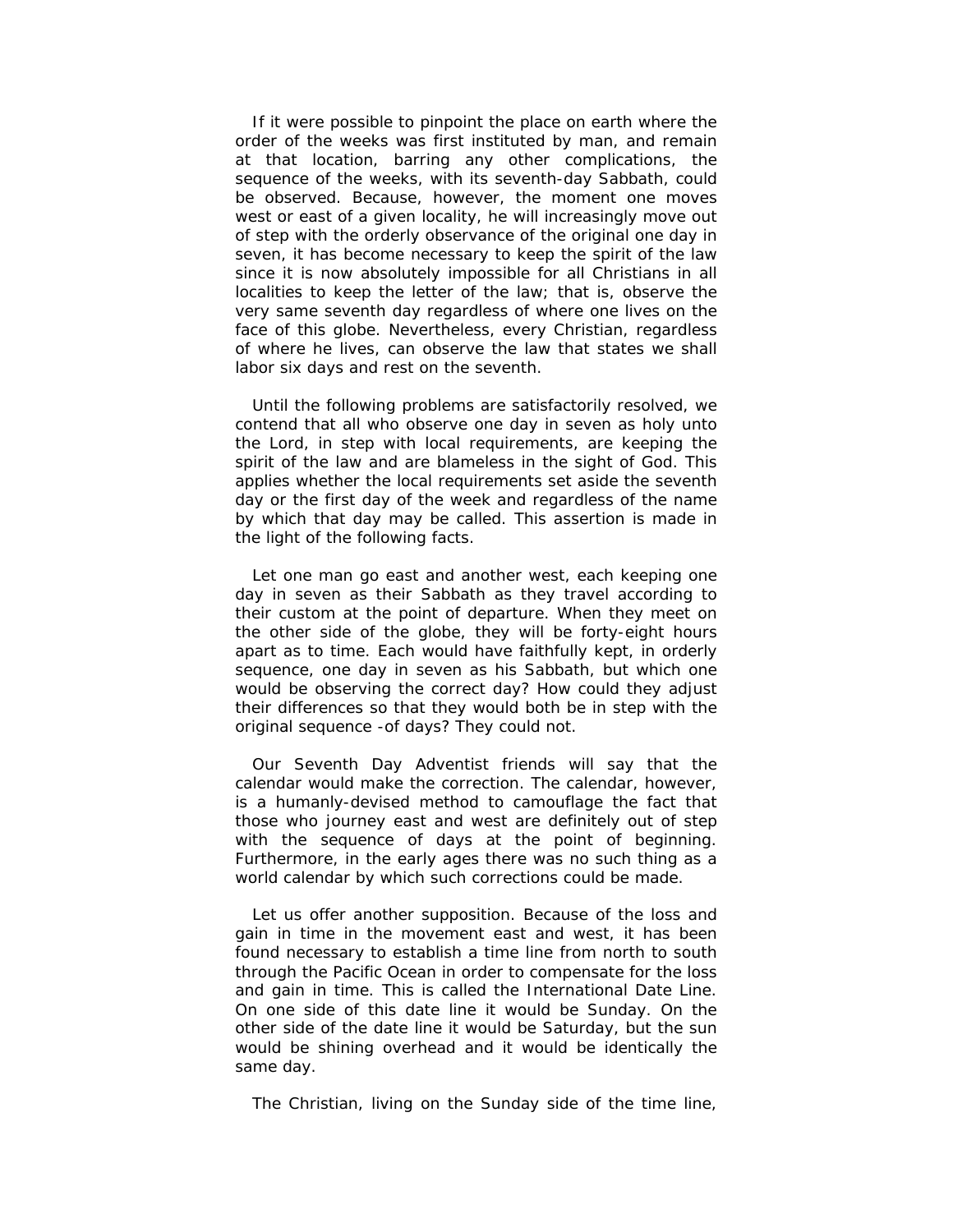would be calling the day Sunday. The Seventh Day Adventist, living on the Saturday side of the time line, would be calling the day Saturday. Yet both would be observing the same day as their Sabbath.

It would be ludicrous for the Seventh Day Adventist on his side of the time line to single out the Christian on the other side of the time line and chide him for failing to keep the proper day as his Sabbath. The Christian could retort: "But I am observing the very same day you are keeping." The Seventh Day Adventist would remonstrate: "But you are calling it Sunday, not Saturday." The Christian could respond: "What difference does it make insofar as the name is concerned so long as it is the same day you are observing as your Sabbath. I am in step with what you say is the correct day regardless of the name by which it may be called." If the Seventh Day Adventist were correct in his claim that the day he observes is indeed the seventh day in the sequence of days from the beginning, surely the Christian who keeps the same day could not be construed to be out of step with the day the Seventh Day Adventist deems the proper one to observe.

This, in itself, completely nullifies the Seventh Day Adventists' claim that the letter of the law, in the keeping of the day, is more important than complying with the spirit of the law; that is, laboring six days and observing the seventh as the Sabbath. When the Seventh Day Adventists undertake to justify their opposition to observing the first day of the week as our Sabbath, contending that Rome was responsible for its selection, we are reminded of Justin the Martyr's statement in *Apology For the Christians,* written in 140 A.D.:

"On Sunday we held our joint meetings, for the first day is that on which, having removed darkness and made the world, Jesus Christ rose from the dead." (See *Apology For the Christians,* Volume II, page 98.)

Justin speaks of it as an established custom; therefore, it must have been so kept for at least fifty years before 140 A.D. Consequently, this would be in the lifetime of the Apostle John and would explain the reference where John stated: "I was in the Spirit on the Lord's day" (Rev. 1:10).

Let those who censor us for observing the first day of the week as our Sabbath first reconcile the factual illustrations given with their contention that Saturday only is the day to be observed. We will agree with them to this extent. If we were living in a community where Saturday was locally honored as the Sabbath, we would conform with the local requirements in order to keep in step with the general observance of the day. On the other hand, if we lived, as we